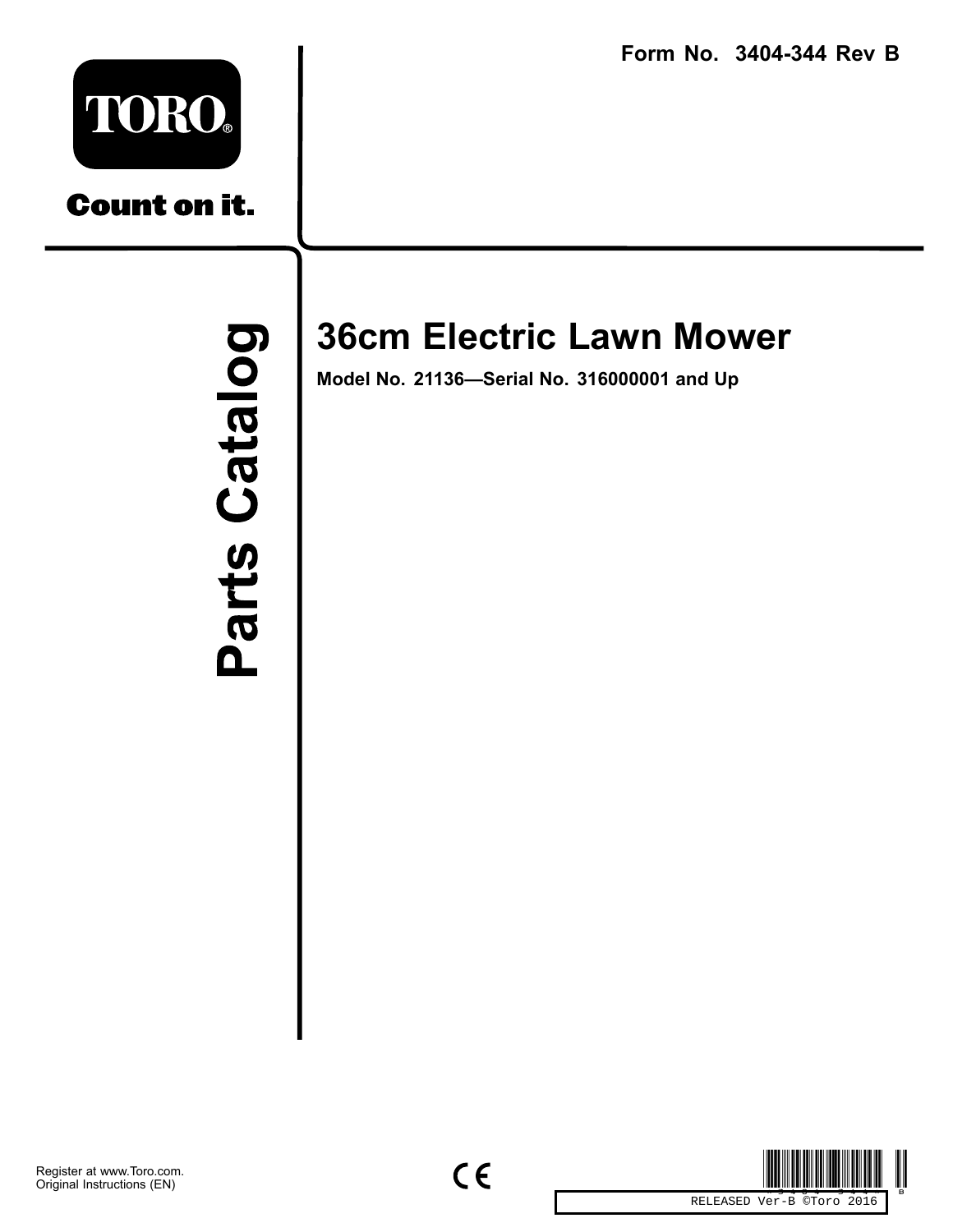## 36cm Electric Lawn Mower Assembly

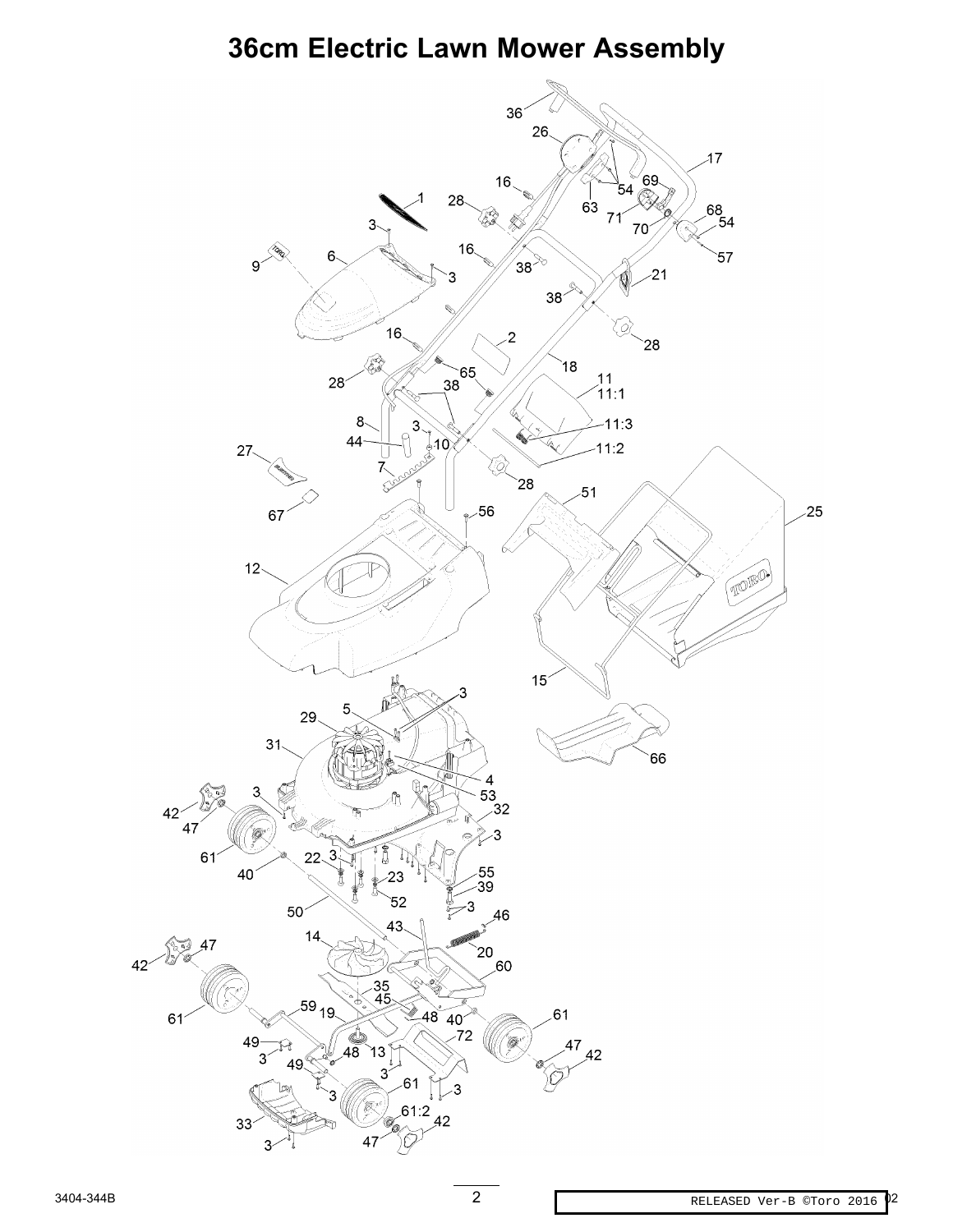## **36cm Electric Lawn Mower Assembly (continued)**

| Ref.             | <b>Part Number</b> |                         | <b>Qty. Description</b>    | Ref. | <b>Part Number</b> |                         | <b>Qty. Description</b> |
|------------------|--------------------|-------------------------|----------------------------|------|--------------------|-------------------------|-------------------------|
| 1                | 111-8124           | 1                       | Moulding-Vent, Support     | 35   | HY100012           | 1                       | Cutterbar               |
| $\overline{c}$   | 111-5173           | 1                       | Decal-Safety, Electric     | 36   | HY100017           | 1                       | Arm-Bail                |
| 3                | 111-0094           | 33                      | Screw                      | 38   | HY226024           | 4                       | Bolt-Handlebar          |
| 4                | 111-0106           | 1                       | <b>Screw</b>               | 39   | 09392              | 2                       | Screw-HH                |
| 5                | 111-0117           | $\overline{\mathbf{c}}$ | Clamp-Cable                | 40   | HY100030           | $\overline{\mathbf{c}}$ | Spacer-Wheel, Rear      |
| 6                | 111-3932           | 1                       | Cover-Motor                | 42   | 111-4011           | 4                       | Cap-Hub                 |
| 7                | 111-0539           | 1                       | Plate-HOC                  | 43   | HY100038           | 1                       | Lever-HOC               |
| $\bf 8$          | 111-0540-03        | 1                       | Handlebar-Lower            | 44   | 480134             | 1                       | Knob-HOC                |
| $\boldsymbol{9}$ | 111-4977           | 1                       | Decal-Toro                 | 45   | HY100041           | 1                       | Spring-HOC              |
| 10               | 111-0543           | 1                       | Cover-Screw, HOC           | 46   | HY100042           | 1                       | Pin-Spring, HOC         |
| 11               |                    | 1                       | Rear Flap ASM <sup>.</sup> | 47   | HY100047           | 4                       | Washer-Starlock         |
| 11:1             | 111-1042           | 1                       | Deflector-Rear             | 48   | 0201086            | $\mathbf{3}$            | Washer-Starlock         |
| 11:2             | 100126             | 1                       | Rod-Deflector              | 49   | HY100064           | 2                       | Plate-Pivot, Axle       |
| 11:3             | 111-7417           | 1                       | Spring-Deflector           | 50   | HY100068           | 1                       | Rod-Axle, Rear          |
| 12               | 111-3936           | 1                       | Cover-Top                  | 51   | HY100075           | 1                       | Top-Grassbag            |
| 13               | 100013             | 1                       | Bolt-Fixing, Cutterbar     | 52   | HY100076           | 4                       | <b>Bolt-Motor</b>       |
|                  |                    |                         | (Nylon)                    | 53   | HY100077           | 1                       | <b>Block-Terminal</b>   |
| 14               | 100014             | 1                       | Carrier-Cutterbar          | 54   | HY100078           | 5                       | <b>Screw</b>            |
| 15               | 100016-03          | 1                       | Frame-Grassbag             | 55   | HY100079           | $\overline{\mathbf{c}}$ | Washer                  |
| 16               | 100023             | 4                       | Clip-Cable                 | 56   | 09687              | $\overline{2}$          | Screw                   |
| 17               | 100024             | 1                       | Handlebar-Upper            | 57   | HY100128           | 1                       | Screw-PPH               |
| 18               | 100025-03          | 1                       | Handlebar-Middle           | 59   | HY100503           | 1                       | Front Axle ASM          |
| 19               | 100037             | 1                       | Rod-Connecting             | 60   | HY100504           | 1                       | Rear Axle ASM           |
| 20               | 100080             | 1                       | Spring-Balance, Counter    | 61   | HY100505           | 4                       | <b>Wheel ASM</b>        |
| 21               | 100105             | 1                       | Cleat-Cable                | 61:2 | HY100033           | $\boldsymbol{2}$        | Bearing-Wheel           |
| 22               | 09475              | 4                       | Washer                     | 63   | HY100021           | 1                       | Switch-Left, Lower      |
| 23               | 03469              | 4                       | Washer-Spring              | 65   | 300160             | $\overline{2}$          | Plug-Tube               |
| 25               | 111-4009           | 1                       | Grassbag                   | 66   | 111-4377           | 1                       | Plug-Mulching           |
| 26               | 111-4069           | 1                       | Switch And Lead ASM        | 67   | 320006             | 1                       | Decal-HOC               |
| 27               | 111-4081           | 1                       | Decal                      | 68   | 100085             | 1                       | Mount-Left              |
| 28               | 480088             | 4                       | Knob-Handlebar             | 69   | HY100088           | 1                       | Lever-Mount             |
| 29               | 111-7714           | 1                       | Motor                      | 70   | HY100087           | 1                       | Spring-Bailarm          |
| 31               | HY100003           | 1                       | <b>Underdeck</b>           | 71   | 100086             | 1                       | Mount-Right             |
| 32               | HY100004           | 1                       | Throwplate                 | 72   | 111-4915-03        | 1                       | Guard-Plate, Axle       |
| 33               | HY100006           | 1                       | Fins                       |      |                    |                         |                         |

● Not serviced separately

 $\overline{\phantom{0}}$